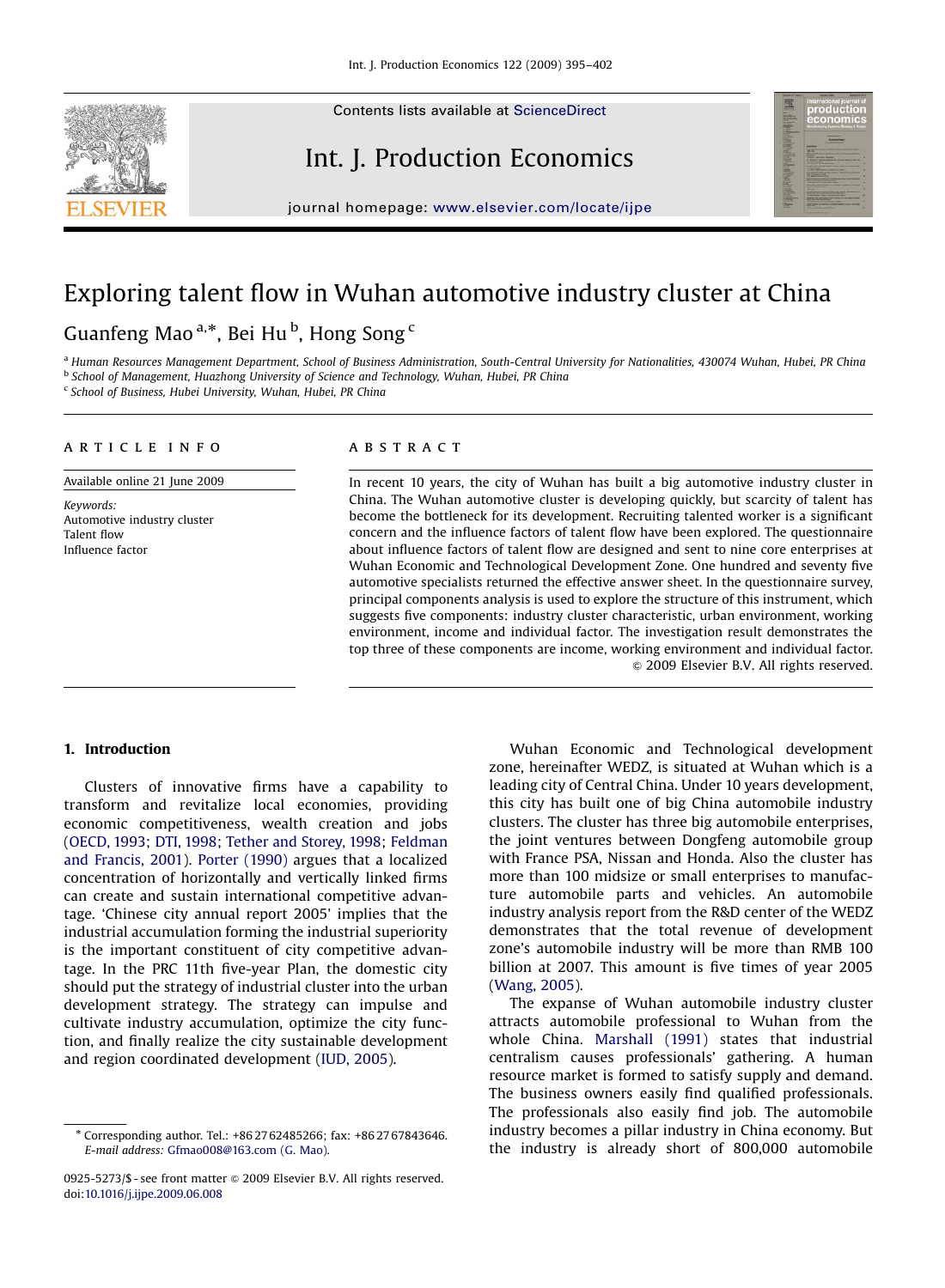professionals ([DRC, 2006\)](#page--1-0). The characteristics of industry are the technology-intensity and the fund-intensity. The requirement of high-level professionals causes scarcity of automobile talents. Therefore, the recruiting for talents becomes aggressive day by day. While Wuhan automobile production capacity expanses, the confliction becomes more and more remarkable between supply and demand of automobile talents ([Wu et al., 2007\)](#page--1-0). [Wang \(2004\)](#page--1-0) suggests that talent accumulation is a basic guarantee to develop the industrial clusters. The talent accumulation increases cluster's production and also enhances cluster's competitive ability, cluster region socialization cooperation as well as cluster's technological innovation. [Bevan](#page--1-0) [\(1987\)](#page--1-0) points out that the talent turnover causes the loss of enterprise technology and experience. It seriously affects enterprise competitive ability and production efficiency. The excessively high talent turnover can bring the serious influence to enterprises. Therefore, the talent accumulation and retention in the WEDZ will affect its cluster competitive ability. It should be concerned how to strengthen the ability to accumulate talents in the WEDZ, and how to guide the talent's flow orderly. This article utilizes the factor analysis method to investigate questionnaire survey's data and discuss the influence factor of talent flow. The goal is to discover and induce the key component of affecting the talent flow in the WEDZ. Knowing the reasons for this flow of talent may assist policy makers and decision makers, at both organizational and civic levels, to plan courses of action that meet the interests of both migrating individuals and host organizations and societies [\(Adir, 1995;](#page--1-0) [Rosenblatt and Sheaffer,](#page--1-0) [2001\)](#page--1-0). The research conclusion will support fundamental research and provide policy basis to attract, train and retain professionals for the industrial cluster.

#### 2. Literature review

As a new spatial form, industry cluster has been researched on the formation and advantages by many scholars. [Marshall \(1991\)](#page--1-0) theorized that three primary benefits occur to firms locating in clusters: access to pool of specialized labor, access to a pool of specialized input providers, and technology spillovers among competitors. These externalities are thought to increase with the number of firms in a location due to economies of agglomeration. [Baptista and Swann \(1996\)](#page--1-0) found positive effects on innovation performance, firm growth and entry of spillovers mediated by strong regional clustering of industries. [Porter \(1998a\)](#page--1-0) explained the relationships between clusters and productivity, advocating that clustering of companies leads to high productivity because of the access to specialized inputs and employees, access to information, complementarities across products in clusters, and access to institutions and public goods. Recently, many researchers have paid more attention to the role of talent and creative class on the clusters' development ([Caves, 2000;](#page--1-0) [Asheim and Vang, 2005](#page--1-0); [Florida, 2002a,](#page--1-0) [2002b](#page--1-0)).

The connection between human capital or talent and regional economic growth has been studied by some scholars and is supported by a wide body of empirical evidence at the national and regional levels. A large number of studies have found strong relationships between human capital and regional growth ([Glaeser](#page--1-0) [et al., 2001](#page--1-0); [Rauch, 1993;](#page--1-0) [Eaton and Eckstein, 1997](#page--1-0); [Black and Henderson, 1998](#page--1-0); [Simon, 1998](#page--1-0); [Glendon,](#page--1-0) [1998\)](#page--1-0). [Lucas \(1988\)](#page--1-0) argued that the driving force behind the growth and development of cities and regions are the productivity gains associated with the clustering of talented people. [Romer \(1986\)](#page--1-0) established the connection between knowledge, human capital and economic growth in his endogenous growth model, arguing that investments in human capital generate spillovers and increasing returns. [Barro \(1991\)](#page--1-0) found a close relationship between human capital and economic growth at the country level. More recent research [\(Glaeser et al., 1995](#page--1-0); [Glaeser, 1998, 1999, 2000](#page--1-0); [Simon, 1998\)](#page--1-0) has empirically verified the role of human capital in regional growth. [Florida \(2002a, 2000b, 2000c\)](#page--1-0) has noted the considerable differences in human capital across regions and has argued for the need to better understand the factors that not only produce human capital but also which enables regions to attract it, suggesting that human capital operates less as a static endowment or stock and more as a dynamic flow.

Scholars have conducted many researches on the influence factors of talent flow. [Bevan \(1987\)](#page--1-0) assumes that company internal factor is more important on the talent flow than exterior attraction. Moreover employee's leaving decision is based on dimission desire and convenience of flow. [Hinkin and Tracey \(2000\)](#page--1-0) state the reasons of talent flow. First, enterprises do not trust employee and employees do not have authority to complete job independently. Secondly, job condition is worse, but job requirement is higher. Finally salary is lower. [Ham and Griffeth \(1995\)](#page--1-0) explore talent flow and discover several factors correlated to talent flow. These factors are sex, age, family responsibilities, job satisfaction, job expectation, financial compensation, achievement and promotion, job complexion and motivation of enterprise. [Kennedy and Fulford \(1999\)](#page--1-0) state that the influence factors are divided into two parts: obvious factors and unobvious factors. The obvious factors include age, income, job characteristic, individual desire, anticipated future and opinion of job change. The unobvious factors include sex, race, marital status, family population, education, job period and previous experience of job change. [Hiltrop \(1999\)](#page--1-0) writes that the influence factors include job income, job challenge, training and promotion, economic condition, job schedule, job responsibility, job independence, job security and career development. [Deery \(1997\)](#page--1-0) discovers that communication between manager and employee, and enterprise culture are important in the influence factors, as well as income and job expectation. [Levin and Rosse \(2001\)](#page--1-0) state that there are three factors affecting turnover and talent flow: individual factors (such as demographic characteristics, personality, and individual values), workplace factors (such as type of work, working conditions, and organizational climate) and environment factors (such as broad external economic or societal factors involving the labor